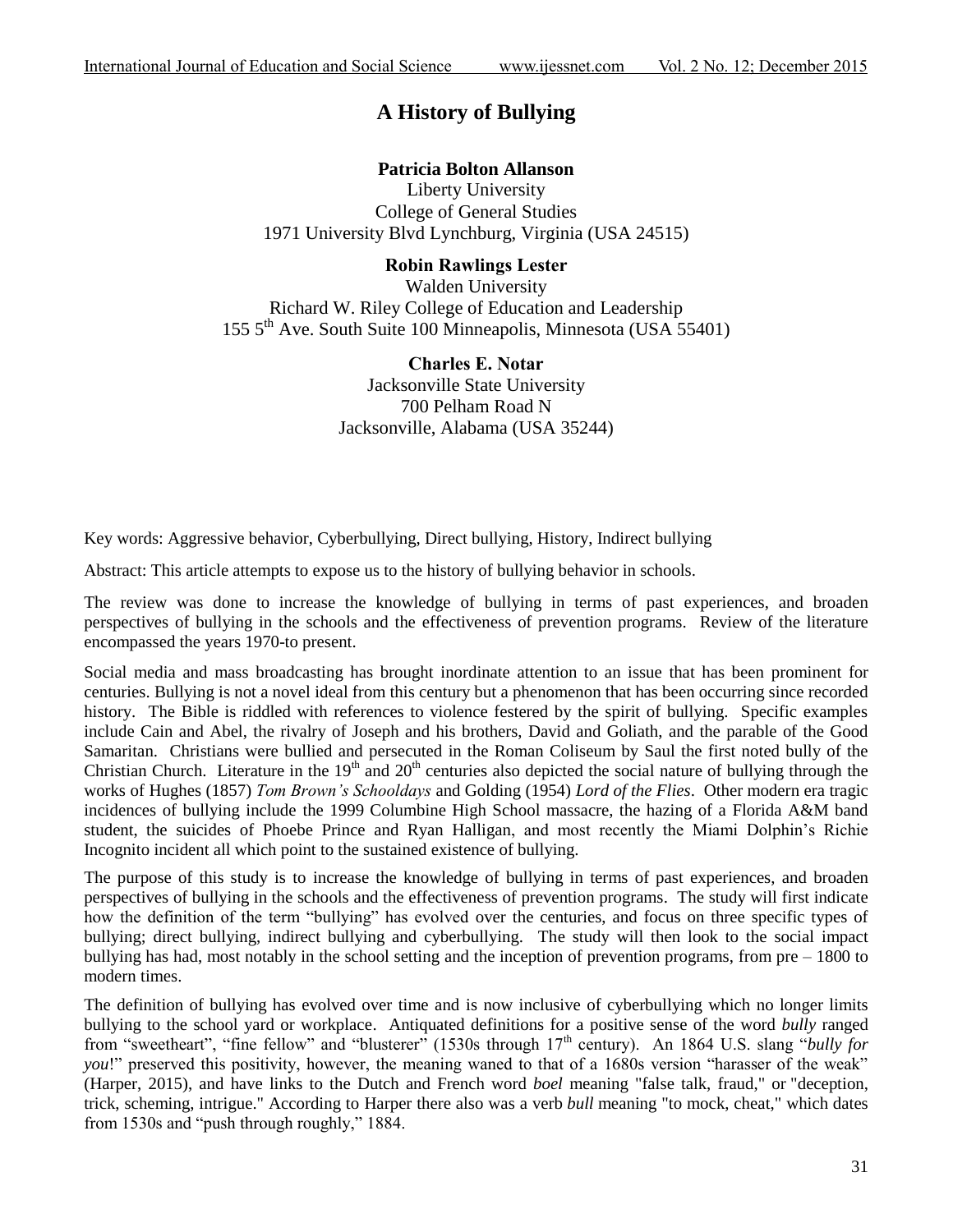Although there is no empirical consensus on the definition for bullying, literature points to several key characteristics of bullying including "the deliberate intention to harm another individual; repetition of the bullying behavior over time; and an imbalance of power, such that the victim has difficulty defending him- or herself effectively" (Cowie & Jennifer, 2008, p. 1). Slee (2003) reports that most researchers do agree that bullying is a "destructive form of aggression" (as cited by Cowie, & Jennifer, 2008, p. 2), and that the terms "bullying" and "violence" are synonymous. Other descriptive words include coercion, force, silencing, and domination (Consalvo, 2012).

According to the U.S Department of Health and Human Services (2015) bullying is "unwanted, aggressive behavior among school aged children that involves a real or perceived power imbalance," and is repeated over a period of time. Using power to bullying may include physical strength, or by ridiculing others with intent to control or harm others. Additional researchers, such as Baron (1977), Bandura (1973), and Carlson, Marcus-Newhall, and Miller (1989) define bullying in terms of "aggressive behavior" with intent to harm and as a subset of bullying and school violence (as cited in Koo, 2007). The most notable definition stems from Olweus (1994), who initiated modern era research on school based peer victimization in the late 70s, which states "Any student is being bullied or victimized when he or she is exposed, repeatedly and over time, to negative actions on the part of one or more other students," and follows three criteria: "(a) It is aggressive behavior or intentional "harm doing" (b) which is carried out "repeatedly and over time" (c) in an interpersonal relationship characterized by an imbalance of power" (p. 1173). These negative actions indicated in his initial definition may include both verbal and non-verbal occurrences such as threatening, degrading, teasing, hitting, kicking, slapping, pushing, vandalizing property, rude gestures, and making faces (Olweus, 1991).

Olweus, Limber, and Mihalic, (1999) indicate that there are two types of bullying: direct and indirect. Direct bullying, which includes both physical (hitting, punching, kicking, slapping, pushing, and choking) and verbal bullying (name-calling, threatening, teasing, and spreading rumors that are hurtful about another person and verbal actions), tend to occur concurrently (Bohn & Hickey, 2011), whereas, indirect bullying is more psychological in nature such as in spreading rumors, back stabbing, and persuading others to dislike a specific individual (Atlas & Pepler, 1998). A non-traditional form of direct (verbal) and indirect bullying is cyberbullying which evolved from progressive technology communication advancements. Cyberbullying is defined as the use of any type of information and communication technology to bully another person such as with cell phones and social media (Poland, 2010). With the exponential growth of communication technologies (Internet, chat rooms, online forums, MySpace, Facebook, and other social media platforms), "bullying has proliferated" (Donegan, 2012, p. 34), and is now no longer confined within the classroom walls, or school grounds. With all types of bullying there is no bias as to gender, age, race, or social groups (Consalvo, 2012), nor is there ethical or culture boundaries.

## *Origins of Bullying*

A commonality among all living species since the beginning of time is a natural survival instinct directly aligned with competition. Herbert Spencer (1864) coined the phrase "Survival of the fittest" paralleling with Charles Darwin"s biological theory of natural selection in conjunction with his own economic theories, and is sometimes used to justify laissez-faire economics, war and racism. Survival instincts in aggregation with individual competitive forces have "flowed over into the educational, social, and economical realms" (as cited in Donegan, 2012, p. 34), which is known as a competitive hierarchy, or in capitalist ideological terms "social Darwinism." Donegan contends that capitalistic societies, particularly the U.S. tend to push the belief that success equals wealth, an ideology that instills the message that the rich are superior and identifies bullying as a form of a survival tactic in a competitive capitalistic society. From a very young age, children are inadvertently conditioned to believe this ideology as a way to get ahead especially once the child enters elementary school. Pressures to attend the best colleges or to earn scholarships may lead to such bullying tactics as cheating or spreading rumors about fellow classmates. Other historical factors that have induce bullying practices include informal rite of passage into adulthood rituals, bigotry, religious intolerances, hazing, and sexual identifications. Bullying therefore, as viewed in terms of peer victimization, is symptomatic of these aggressive social interactions, or lack of tolerance for others differences. For the most part, bullying was considered, and in some societies still is, an accepted part of growing up.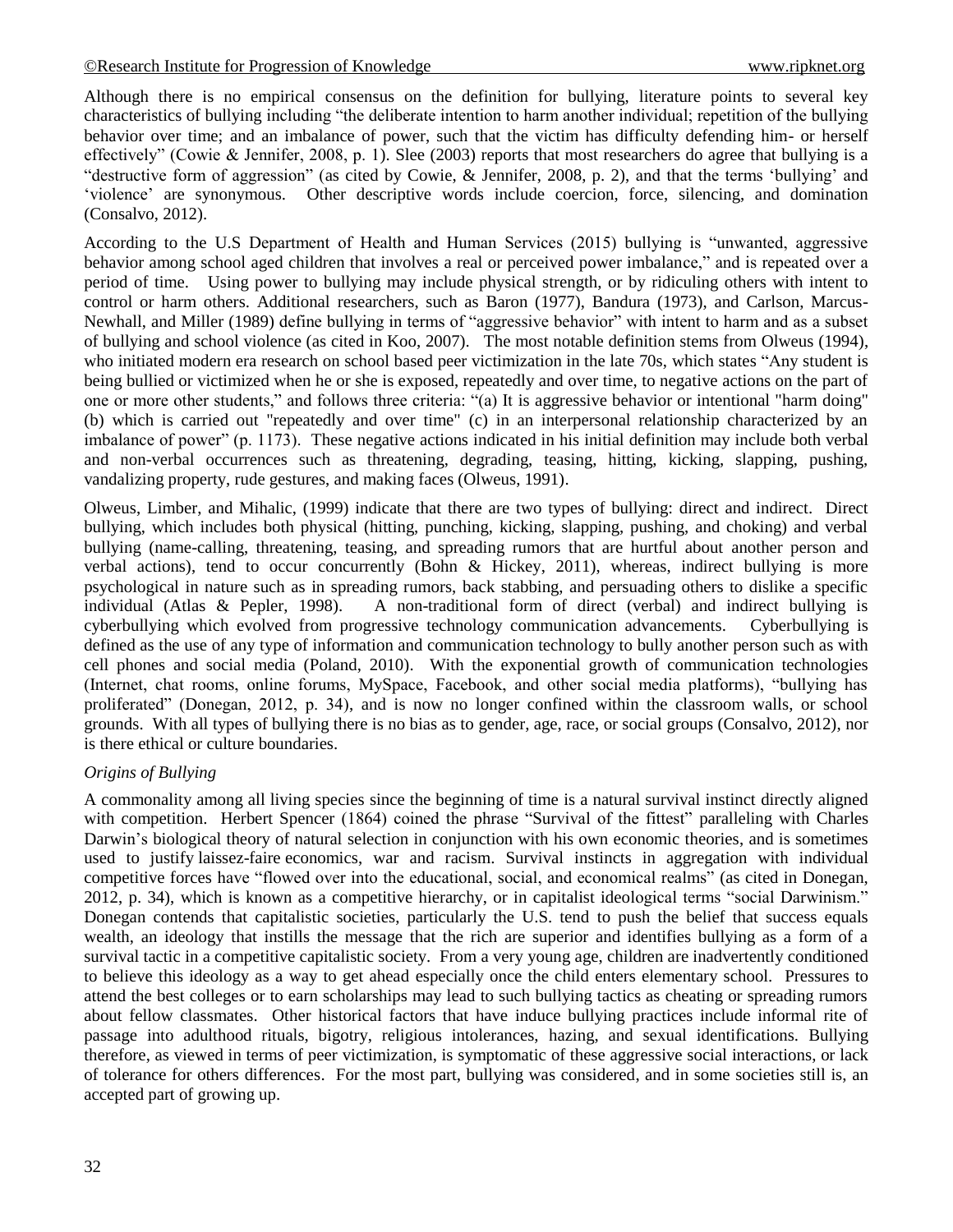For as long as schools have been in existence there have been problems with bullying and peer victimization. According to Orpinas and Home (2006) bullying is considered the "most prevalent form of violence in American schools" (abstract), however, it is not isolated to American soil alone. Bullying and peer victimization, in its many forms, is prevalent in schools worldwide. In the 19<sup>th</sup> century, bullying was not necessarily the term used to document violent behavior that was permeating in everyday social interactions, nor was it used in systematic research. Examples of the introduction of bullying during the Victorian era were made famous by Thomas Hughes" 1857 novel *Tom Brown's Schooldays*. The novel indicated that bullying was "unofficially" recognized as a troubling factor in England, and eluded to the destruction it could do, however, it was interpreted with a "misadventure of young schoolboys" mentality and accepted as an appropriate behavior of young boys.

The first "official" report of bullying, and definition of the term bullying, was introduced by *The Times* in 1862 after the death of a soldier due to a systematic bullying event. At the time, bullying was defined as

"The bullying propensities of human nature have, generally speaking, these remarkable characteristics that they are not wandering, volatile, fluttering, oscillating, unsteady appetites, hopping about and changing from one subject to another, but that they settle upon someone object and stick close and faithfully and perseveringly to it. They are

about the most unchangeable thing that this fickle world possesses." (Koo, 2007, p. 109). Another incident of a systematic bullying event, and an example of "boys will be boys" perception occurred at the King"s School in Cambridge, U.K. in 1885 where a young boy died as a result of bullying by a group of older peers. Although the school council was pressured to investigate the incident by former students and the public, the council still held to the traditional belief that bullying was a normal part of a young boy"s life.

Not until the Late 1900"s has research conducted by Americans been prevalent in the field of bullying (Mills, et al., 2004), and began after Dan Olweus (1991; 1993) a Norwegian began the study in the subject. At the same time an interest in the same subject of bullying/victims began in Scandinavia (Beaty & Alexeyev, 2008). Olweus, a research professor of psychology, in the mid 1970"s brought great insight to the problems of bullying, and because of his research, others took notice of the significance in bringing safety back into the schools. His research opened a stark realization that a real underlining problem existed. His creation of the Olweus Bullying Prevention Program (OBPP) and implementing showed significant reduction of school bullying. This research brought awareness to schools and to the professional community inspiring further development of programs. As well, the definition of bullying was further expanded (Koo, 2007).

During the 1970"s Olweus began to clarify his findings, he believed that bullying was not only physical, but might include psychological and that it must be continuous. As well, the imbalance of strength, physical and/or mental (or both), and deliberately inflicting harm to others unprovoked (Olweus, 1991, as cited in Tritt & Duncan, 1997).

Prior to the 1980"s, the problem of bullying in the U.S. was not considered a serious event. Bullying was considered the norm or an initiation of rites of passage. However, due to the deaths, violence, and mental health issues was bullying seen as a major problem that needed immediate attention. Those victimized by bullying may suffer from: poor academic performance, low self-esteem, and on occasion take their own life or the life of the bully (Wilson, 2006).

Because of extreme situations as well public awareness laws have been implemented to thwart these behaviors. Close to the Olweus Bullying Prevention Program, laws have been implemented placing similar programs in place as the No Child Left Behind Program keeping with school safety. As well, school safety laws must be implemented creating safety for all students with contingency of school funding for further motivation (Edmondson & Zeman, 2001).

With school policies in place and punishment of students reaching their potential, it is observed that extreme cases are still arising. In 1999, Columbine High School experienced the revelation and the truth about bullying as it can surpass the norm and can reach into social networking without school officials knowing the hidden messages. Two students that were described as gifted, brought 50 bombs to school, shot 23 students, and 13 were fatalities, and at the end took their own lives and was all done in the name of being bullied.

In 1982 the newspaper article in Scandinavia revealed that three adolescent boys from Norway had committed suicide due to being bullied by their peers (Olweus, 1993). This tragedy influenced a study that collected data on bully/victims from 140,000 students in 715 schools.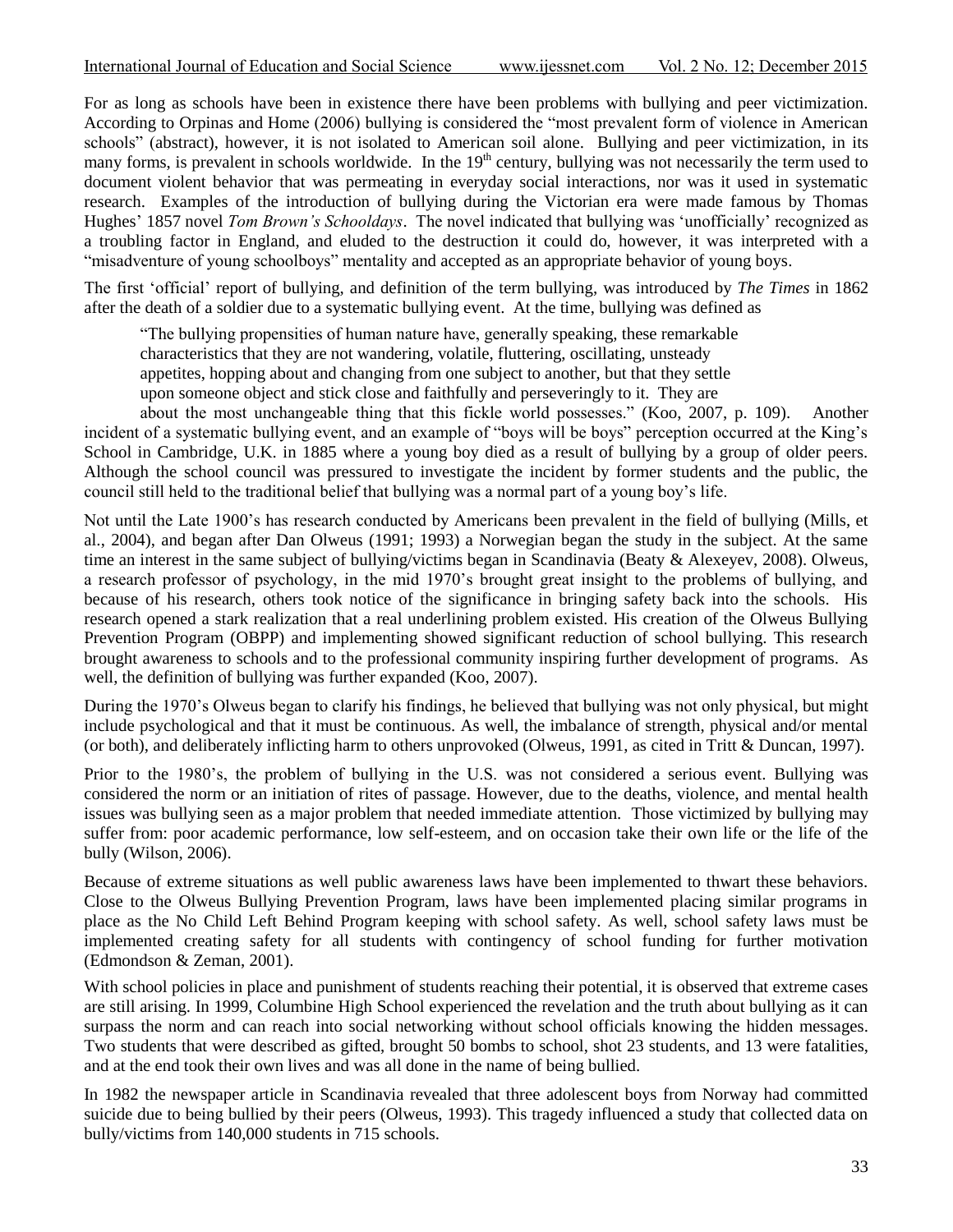Data concluded that in Norwegian schools 15% percent students were involved in bullying. And of those students 94% were determined as victims as well 6% were considered the bullies (Olweus, 1991).

Other research followed Olweus (1993, 1991) and his work in Scandinavia. Of those researchers Stephenson and Smith (1987) in England discovered that 7% were victims of bullying, 10% were bullying, and 6% were both the victim and bullying. As well, Whitney and Smith (1993) found that 10% of students were victims at least once a week. And Rigby and Slee (1991) in Australia revealed that 10.6% girls and 11% of boys were also victims. Continuing his work, Slee (1995) found that 26% was bullied at least one time a week (as cited in Beaty, & Alexeyev, 2008). Another study by Perry, Kusel, and Perry (1988) revealed bullying in schools in the United States to be near 10% and in Toronto, Canada about 8% (Ziegler & Rosenstein-Manner, 1991). In comparison The National Center for Educational Statistics (2000) states that 29% of schools consider bullying to be the number one discipline problem (Beaty & Alexeyev, 2008).

By 2000, bullying in schools has drawn national awareness in many countries around the world. Much attention has caused media attention, written publications, much research, and school interventions, all for the purpose of reducing bullying (Smith, 2000). As researched by Smith (2000), the findings of school interventions have positive implications and revealed future cause and effect.

According to Graham (2011) the problem of bullying has increased in the past ten years in American schools bringing many myths that cause problems and the lack of solving them. Graham (2011), states that there are six myths in clouding the understanding of preventing bullying in schools effectively. According to Rivers (2000), bullying has been an excepted norm for many years, and now it is believed to be something more than a normal childhood progressive development. These developments of children have evolved from being asked to just take the bullying in silence to now standing up against the perpetrator. Rivers (2000) research has included young lesbians, gay men, and bisexual men and women who have been bullied in school and long-term effects.

Technology today with its ease of usage as well as able to be secret has allowed cyber bullying to be an enormous problem. This technology of ambiguous quality has found Donegan (2012) to research case studies, statistical research, law cases, and news articles to comprehend the trials of cyberbullying and reduce cause and effect. Many legal, clinical, and prevention steps were addressed in this article and many future possibilities. Other considerations are that pictures, comments, and secret comments can be left online for an unlimited amount of time (USA Today, 2008). Donegan (2012) believes the ability to be secret and not seeing the response from the bullied gives the bully confidence to produce even harsher blows.

This also gives a platform for the America Online, Incorporated (AOL), Yik Yak, Instagram, Twitter, Facebook, My Space, Google+, and Snap Chat to name a few where our youth can have instant communication with each other via the internet, allowing freedom, bravery, sometimes secrecy, and the choice to be assaultive in behavior, where normal face-to-face interaction would not lend itself to such actions (Subrahmanyam & Greenfield, 2008). According to a study by Pew Research Center, communication at the fingertips of 12-17 year olds are now at 75% owning cell phones and is up from 45% in 2004. And of those owning cell phones one out of three teens sends 3,000 texts per month (Lenhart, Ling, & Campbell, 2010).

One extreme case of cyberbullying was in 2003, a 13 year old boy by the name of Ryan Halligan committed suicide on October  $7<sup>th</sup>$ . He lived in Vermont, and after being bullied at school took up kick-boxing, but after the taunts moved to the internet he could no longer defend himself and decided to end his life. His father now travels around to schools sharing his story bringing awareness and in May 2004 Vermont adopted a Bully Prevention Policy Law and a Suicide Prevention Law (Act 114) in 2005. John Halligan's case has been cited by legislators in different states for cyberbullying control and California state legislature in August 2008 passed Assembly Bill 86 2008, a law that directly deals with cyberbullying and gives school administrators authority to deal with student discipline for bullying online or offline (*Growing Up Online*, 2008). According to Mills (2004) over the last twenty years much has been learned concerning the bullying revolution and much is to be explored.

The violence occurring in America"s young people has become of extreme concern as school shootings have taken place across our land. As stated in the media, bullying was a major contributing factor in these events as it explained the etiology of violence. Feder (2007) stated that these happenings have caused our nation to reevaluate the way we look at bullying, that it is no longer a happening that is just something that causes discomfort, or an initiation rite.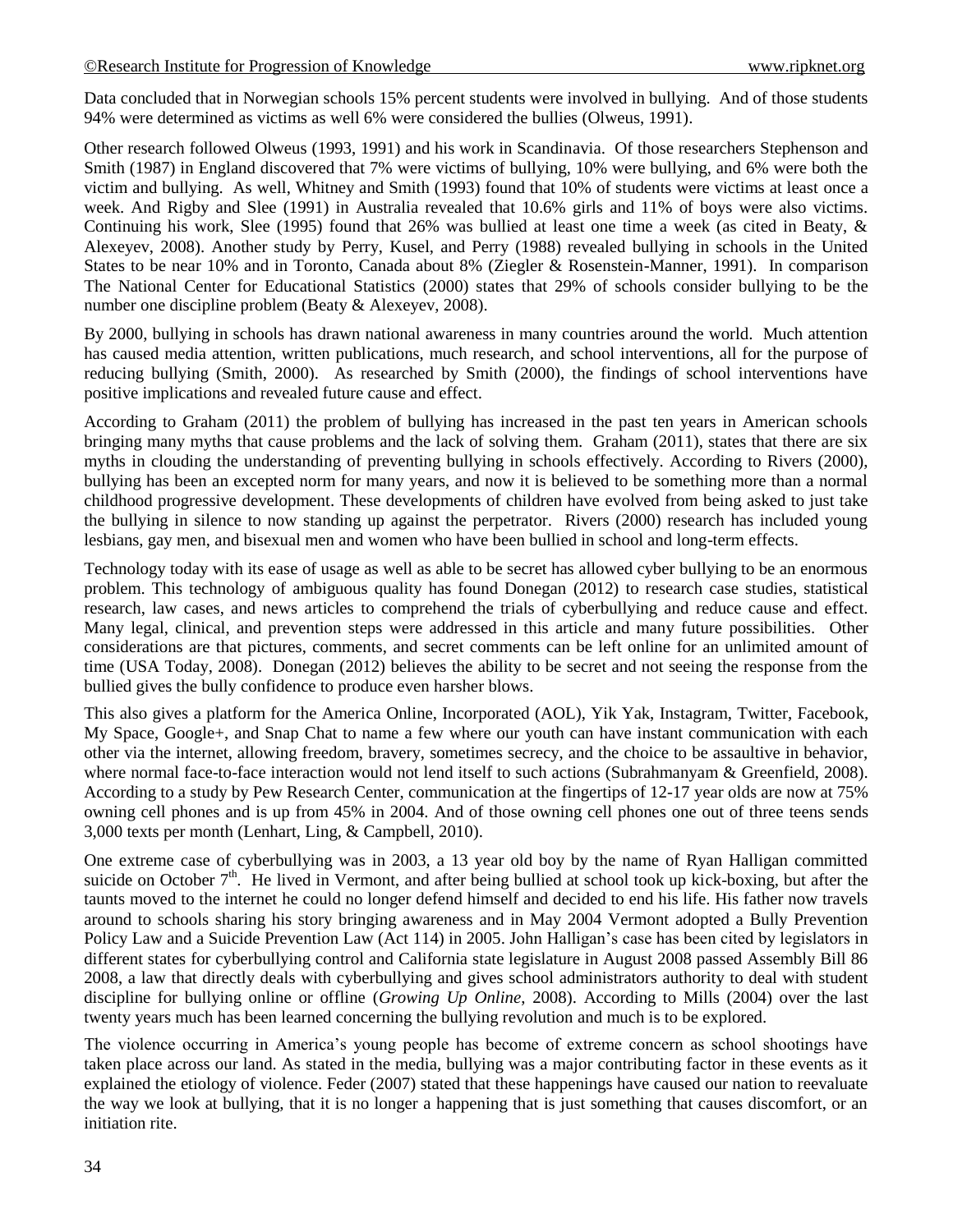Many factors according to Meehan and Kerig, (2010) should be considered as we reevaluate the way we consider bullying such as: patterns of violence, risk factors, protective factors for the bullies and the bullied, and the manner of causation. These factors pertain to school, dating, gangs, sexual violence, family violence, and the workplace bullying (Naylor, Cowie, Cossin, de Bettencourt, & Lemme, 2006).

### *Conclusion*

Before 1970 researchers paid little attention to bullying. With the research of F. L. Burk and Dan Olweus start to make bullying an issue in Norway, but not until the 1990s does the United States consider bullying an issue due to a string of massacres in schools. Dan Olweus publishes *Bullying: What we know and what we can do about it*. By 2004 schools have adopted anti-bullying programs and 16 states pass anti-bullying laws by 2004.

According to Shaver (2013) the description of bullying from the  $18<sup>th</sup>$  to  $20<sup>th</sup>$  century documents has evolved from that of having to do with death, extreme abandonment, or a form of blackmail in children of school age, including bigger boys mistreating smaller ones. Shaver (2013) sees definitions have also changed due to expanding of subsets: cyberbullying, disability bullying, gay bullying, legal bullying, military bullying, parental bullying, prison bullying, school bullying, sexual bullying, institutional bullying, workplace bullying (including-academia, blue collar jobs, information technology, medicine, nursing, teaching), and other areas.

The methodology of bullying offenses has seen change to include: physical, verbal, mental, or any avenue to show empowerment over the victim, and are often seen in direct (physical or verbal) or indirect contact (gossiping, social media/cyberbullying, rumors). As social media expands school administration will have to stay on top of the latest trends to be aware of negative happenings as it pertains to their schools.

While bullying has changed from the 1800's; there is still major work to be done on implementing solutions, identifying problems, having procedures in place, and educators educated correctly. School security, holding bullies accountable for their actions, and making our schools a safer place for our children have taken on greater effort. However, the authors believe these concerns are still in the trial and error stages of implementation.

A key hurdle to solving the problem of bullying is the need to change the attitude of the populace. Often, it's dismissed as a rite of passage, mere "bugging" or a way to build character [\(Gelpi,](javascript:__doLinkPostBack() 2009). This attitude includes a perception that sports builds character and hazing are acceptable. This "sport builds character" and the rituals associated explains the longevity and its legitimacy [\(Rees, 2](javascript:__doLinkPostBack()010).

It seems that since schools began there has been a problem with bullying. In no way, at any time since the 1990"s due to school murders and suicides been supported by school personnel, adults, parents, or even other students, but too often the offenses are overlooked and sometimes ignored while children are being bullying. Educators and students are often in denial about school bullying.[\(Gelpi,](javascript:__doLinkPostBack() 2009). It may be said, we are preparing for a future that we know nothing about.

Bullying behavior has become a common feature, and a major, major concern in schools in America and all over the world. It is a worrisome practice in schools because it infringes on the child's right to human dignity, privacy, freedom and security. The physical, emotional and educational consequences of bullying behavior can never be underestimated [\(Aluede, Adeleke,](javascript:__doLinkPostBack() [Omoike, & Afen-Akpaida, 2](javascript:__doLinkPostBack()008).

There is no single factor for an individual to become a victim (Adams, & Lawrence, 2011) and therefore it may be said, we have still not heeded history in preparing for a future that we still know nothing about.

## **References**

- Adams, F. D., & Lawrence, G. J. (2011). Bullying [victims: The effects](http://web.ebscohost.com.lib-proxy.jsu.edu/ehost/viewarticle?data=dGJyMPPp44rp2%2fdV0%2bnjisfk5Ie46bJNt6q2SLGk63nn5Kx94Onhh76vrUqvpbBIr6meSbirt1KurJ5oy5zyit%2fk8Xnh6ueH7N%2fiVa%2btsEyvqrNOtK%2bkhN%2fk5VXj5KR84LPjiufZpIzf3btZzJzfhru7yFGzp7BKspzkh%2fDj34y73POE6urjkPIA&hid=11) last into college. *American Secondary Education, 40*(1), 4-13
- [Aluede, O.,](javascript:__doLinkPostBack() [Adeleke, F., Omoike, D., & A](javascript:__doLinkPostBack()fen- [Akpaida, J.](javascript:__doLinkPostBack() (2008). A review of the extent, nature, characteristics and effects of bullying behaviour in schools. *[Journal of Instructional Psychology](javascript:__doLinkPostBack()*, *35*(2), 151-158.
- [Beaty, L. A.,](javascript:__doLinkPostBack() & [Alexeyev, E. B.](javascript:__doLinkPostBack() (2008). The problem of school bullies: What the research tells us. *[Adolescence,](javascript:__doLinkPostBack() 43*(169), 1-11.
- Bohn, C., & Hickey, M. (2010). Bullying and social status during school transitions. In S. R. Jimerson, S. M. Swearer, & D. L. Espelage (Eds.), *Handbook of Bullying in Schools: An International Perspective.* (pp. 1992-202). New York: Routledge.
- Consalvo, A. (2012). Examining literary characters who bully. *English Journal, 101*(6), 27-27.